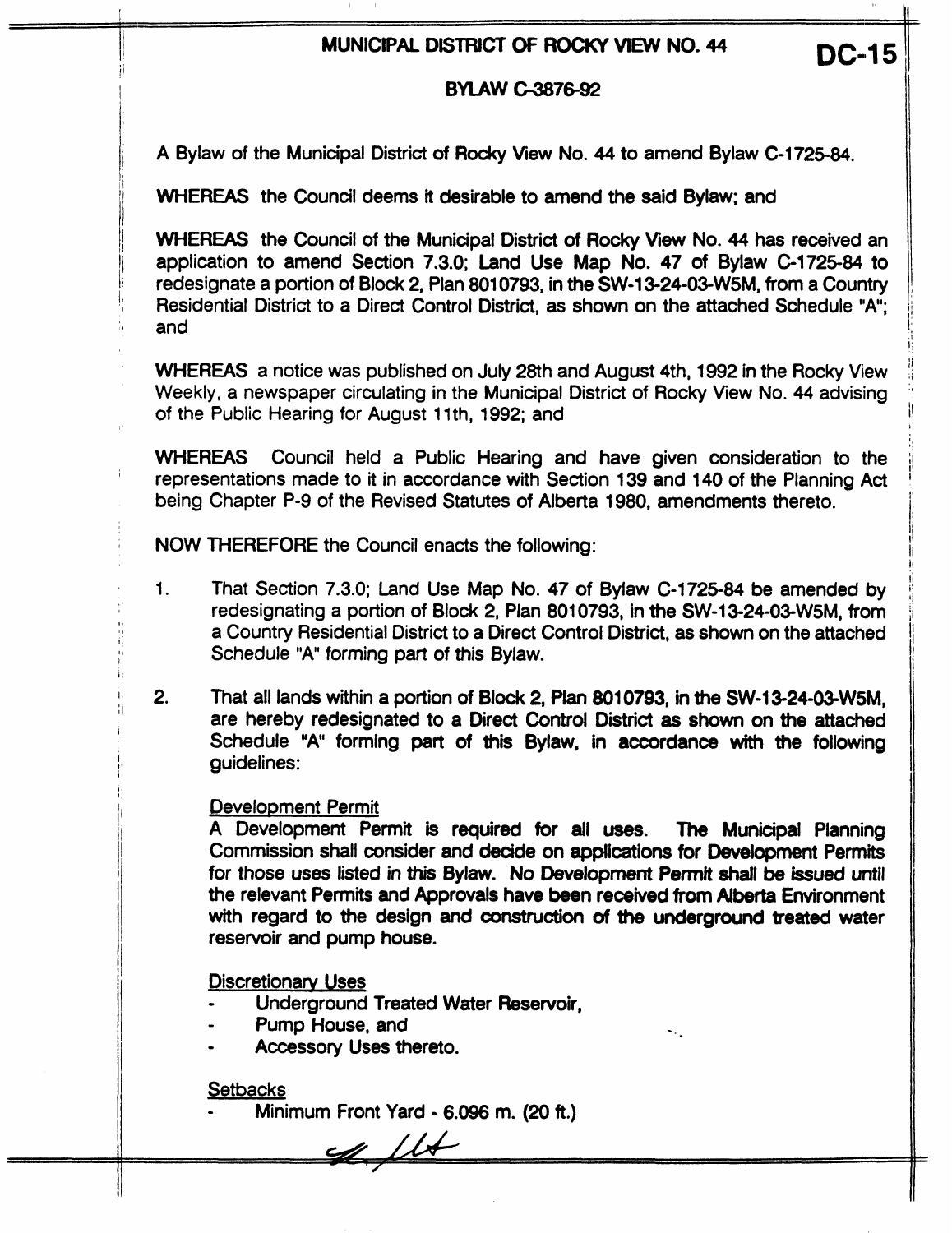# **MUNICIPAL OSTRICT OF** ROCKY **MEW NO. 44**

### **BYLAW** *c487&92*

**Page 2** 

11

**I' I** !!

I' **!I 4** 

- = Minimum Rear Yard - *6.096* m. (20 ft.)
- Minimum Side Yard - *6.096* **m.** *(20* **ft.)**

**Landscapina.** Securitv, Heiaht, and Controlled **Ameatance** 

- Landscaping, fencing, berming, height, and building materials compatible with the surrounding residential dwellings shall be as required by the **Municipal Planning Commission.**
- **3.** The Bylaw comes into effect upon the date of its third reading.

**File: 4713002** 

**first** reading passed in open Council, assembled in the **Crty** of Calgary, in the Provina of Alberta, this **21st day** of **July, 1992,** on a motion by Councillor Wilkinson.

Second reading passed in open Council, assembled in **the Clty** *of* **Calgary,** in the Province of Alberta, this 1 lth day **of August 1992,** *on* a motion by Councillor **Devitt.** 

Third and final reading passed in open Council, assembled in the City of Calgary, in **the**  Province of Alberta, this 1 lth day of August **1992,** *on* a motion **by Councillor** MacFarlane.

**REEVE OR DEPL** 

Imalty AALLARRALLAR